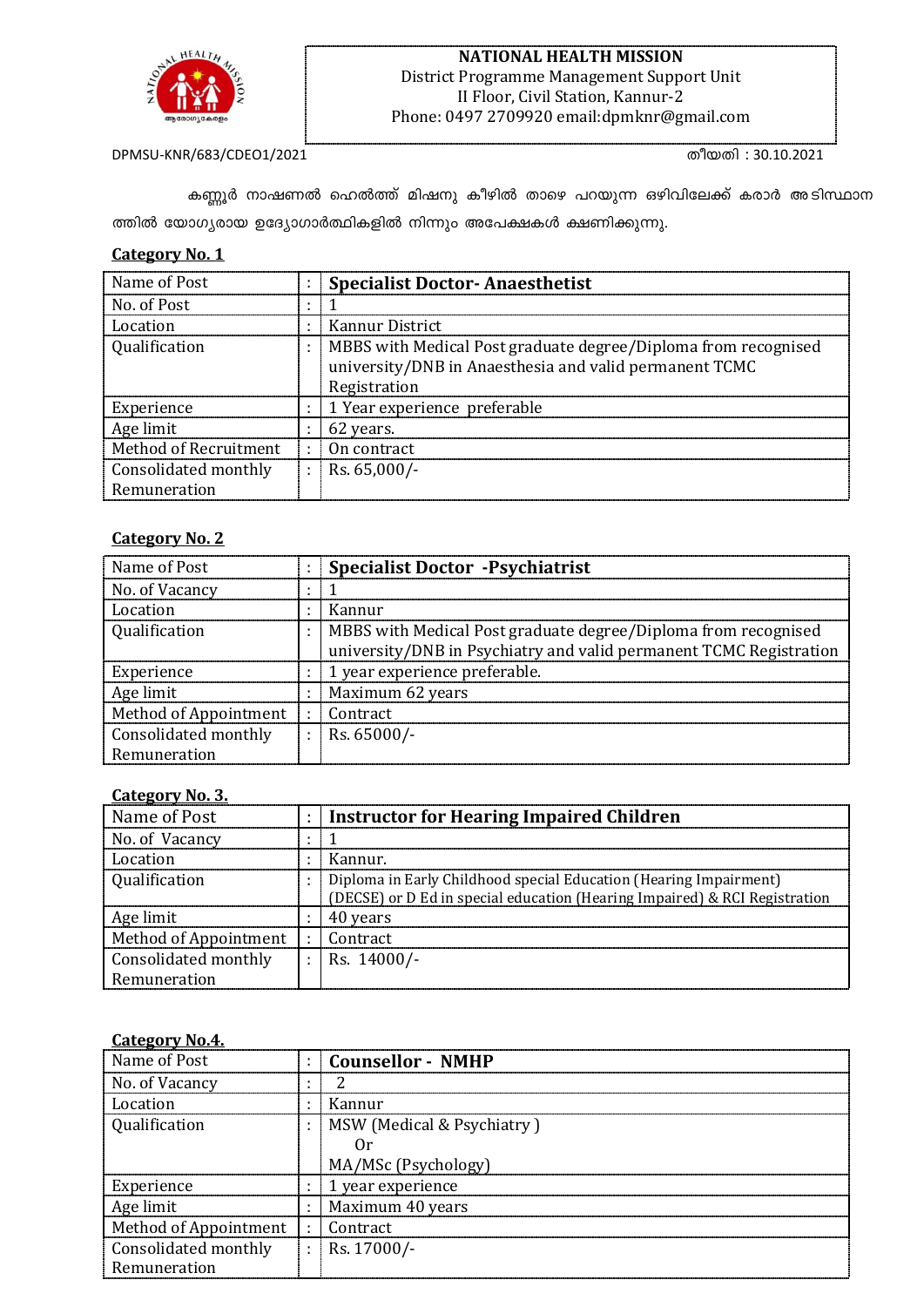### **Category No.5.**

| Name of Post          |                | <b>Audiometric Assistant</b>                        |
|-----------------------|----------------|-----------------------------------------------------|
| No. of Vacancy        |                |                                                     |
| Location              |                | Kannur                                              |
| Qualification         |                | BSLP or Diploma in Hearing Language & Speech (DHLS) |
|                       |                | Should have valid RCI Registration                  |
| Experience            |                | 1 year experience preferable.                       |
| Age limit             |                | Maximum 40 years                                    |
| Method of Appointment | $\blacksquare$ | Contract                                            |
| Consolidated monthly  | ÷              | BASLP-Rs. 20000/-                                   |
| Remuneration          |                | DHLS- Rs. 12000/- + Rs. 3000/- Travelling expense   |
|                       |                |                                                     |

## **Category No. 6**

| Name of Post          | <b>Pharmacist</b>                                                                                                     |
|-----------------------|-----------------------------------------------------------------------------------------------------------------------|
| No. of Vacancy        |                                                                                                                       |
| Qualification         | (a). Mater of Pharmacy/Graduate in Pharmacy/Diploma in Pharmacy<br>with Kerala State Pharmacy<br>council registration |
| Experience            | 1 year experience preferable.                                                                                         |
| Age limit             | Maximum 40 years                                                                                                      |
| Method of Appointment | Contract                                                                                                              |
| Consolidated monthly  | Rs. 14000/-                                                                                                           |
| Remuneration          |                                                                                                                       |

# **Category No. 7**

| Name of Post          | <b>Clinical Psychologist</b>                               |
|-----------------------|------------------------------------------------------------|
| No. of Vacancy        |                                                            |
| <b>Oualification</b>  | PG in Clinical Psychology and M Phil with RCI Registration |
| Experience            | 1 year experience                                          |
| Age limit             | Maximum 40 years                                           |
| Method of Appointment | Contract                                                   |
| Consolidated monthly  | $Rs. 20000/-$                                              |
| Remuneration          |                                                            |

## **Category No. 8**

| Name of Post          | Radiographer                                                                                                                                                                                                                                                                                                                                                                                                                                                                                                                             |
|-----------------------|------------------------------------------------------------------------------------------------------------------------------------------------------------------------------------------------------------------------------------------------------------------------------------------------------------------------------------------------------------------------------------------------------------------------------------------------------------------------------------------------------------------------------------------|
| No. of Vacancy        |                                                                                                                                                                                                                                                                                                                                                                                                                                                                                                                                          |
| Qualification         | B Sc Medical Radiological Technology (MRT) Degree or its equivalent<br>from a recognized University and approved by Paramedical Council,<br>Govt. of Kerala and Atomic Energy Regulatory Board<br>Pre-degree or its equivalent or Plus Two with Physics, Chemistry,<br>Biology as compulsory subjects at the +2 level or its equivalent<br>recognized by the Govt. of Kerala.<br>Pass in 2 years course in Diploma in Radiological Technology (DR)<br>awarded by DME, Govt. of Kerala or its equivalent from any recognize<br>university |
| Experience            | 1 year experience                                                                                                                                                                                                                                                                                                                                                                                                                                                                                                                        |
| Age limit             | Maximum 40 years                                                                                                                                                                                                                                                                                                                                                                                                                                                                                                                         |
| Method of Appointment | Contract                                                                                                                                                                                                                                                                                                                                                                                                                                                                                                                                 |
| Consolidated monthly  | Rs. 14,000/-                                                                                                                                                                                                                                                                                                                                                                                                                                                                                                                             |
| Remuneration          |                                                                                                                                                                                                                                                                                                                                                                                                                                                                                                                                          |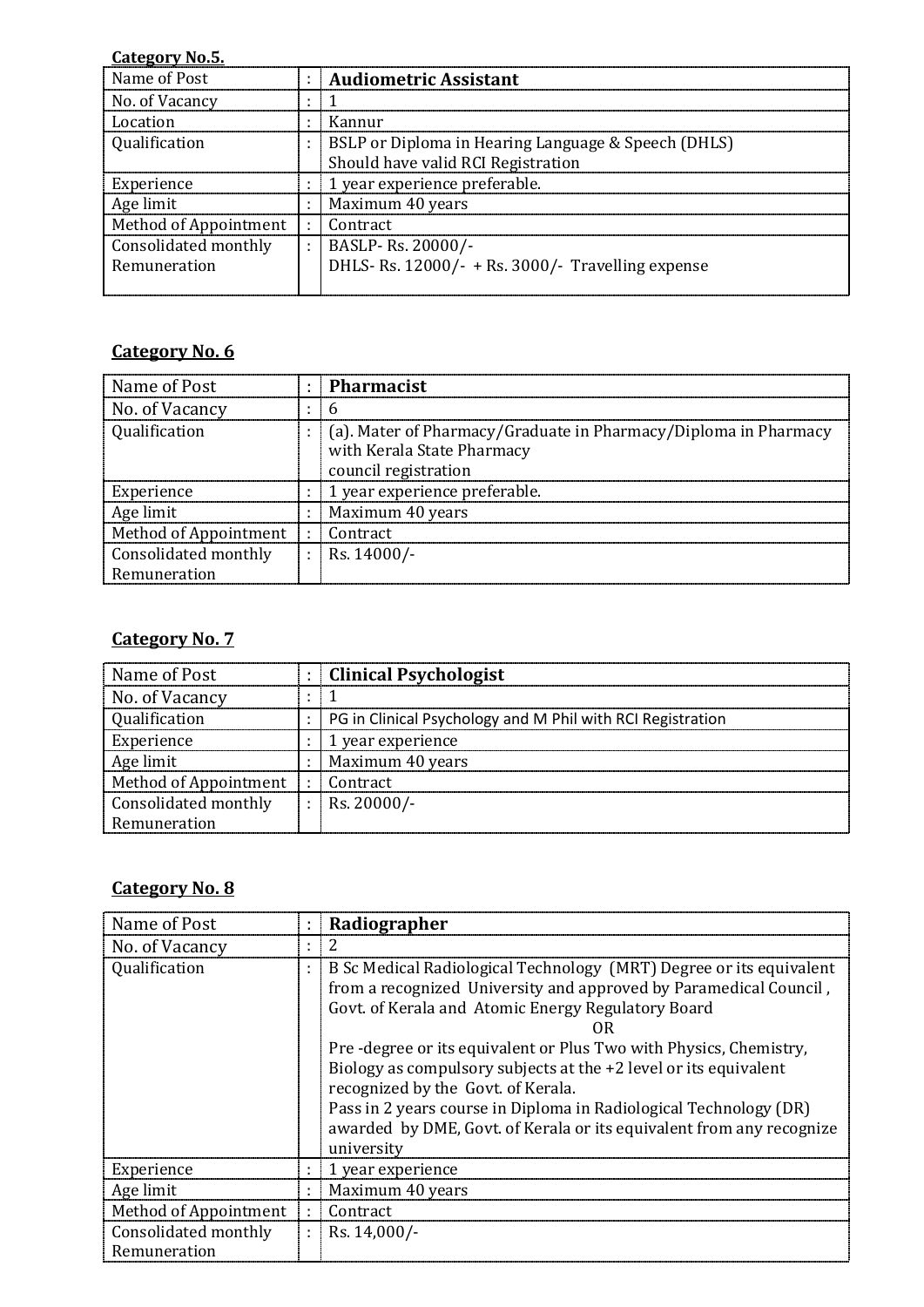### **Category No. 9**

| Name of Post          |           | IPHN                                                           |
|-----------------------|-----------|----------------------------------------------------------------|
| No. of Post           |           |                                                                |
| Location              | $\bullet$ | Kannur District.                                               |
| <b>Oualification</b>  |           | ANM Course Certificate with Kerala Nurses and Midwives Council |
|                       |           | Registration.                                                  |
| Experience            |           | 1 year experience                                              |
| Age limit             |           | 40 years                                                       |
| Method of Recruitment |           | Contract                                                       |
| Consolidated monthly  |           | Rs. 14000 /-                                                   |
| Remuneration          |           |                                                                |

# **Category No. 10**

| Name of Post          | $\cdot$ | <b>OT Technician</b>                                |
|-----------------------|---------|-----------------------------------------------------|
| No. of Post           |         |                                                     |
| Location              |         | Kannur District.                                    |
| Oualification         |         | Plus Two & 6 months diploma course in OT Technology |
| Experience            |         | 3 years experience in Operation Theatre             |
| Age limit             |         | 40 years                                            |
| Method of Recruitment | ÷       | Contract                                            |
| Consolidated monthly  |         | Rs. 14000 /-                                        |
| Remuneration          |         |                                                     |